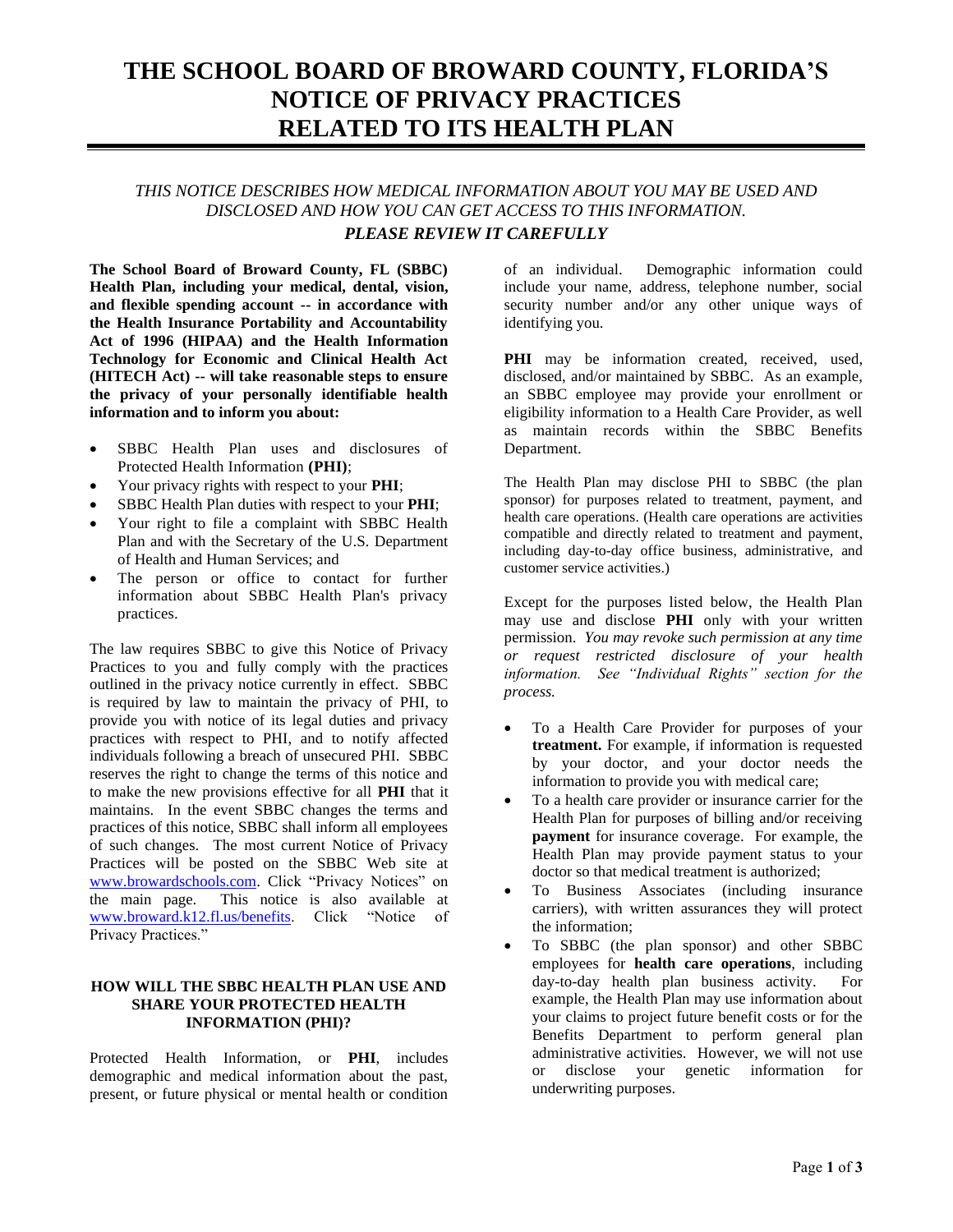- When necessary to comply with Workers' Compensation or other similar programs;
- For internal investigations and audits by SBBC;
- For investigations and audits by the State's Inspector General, Department of Education, or Auditor General;
- For public health purposes including vital statistics, mandatory disease reporting, and regulation of health professionals;
- For medical examiner investigations;
- For research approved by SBBC;
- To respond to court orders and/or subpoenas (SBBC will make reasonable efforts to provide notice to you for an opportunity to seek a protective order);
- For judicial and administrative proceedings; and
- When and as required by law. Restrictions by the most protective law (whether state or federal) will be met.

Unless specified above, SBBC's Health Plan will not share your **PHI** unless you provide written authorization for the disclosure. This authorization will have an expiration date; additionally, you may revoke the authorization in writing at any time. Most uses and disclosures of psychotherapy notes require written authorization. Uses and disclosures of PHI for marketing purposes as well as disclosures that constitute a sale of PHI require written authorization.

### **INDIVIDUAL RIGHTS**

### **You have the right to request restrictions.**

You have the right to request restrictions or limitations on the **PHI** the SBBC Health Plan may use and disclose for treatment, payment or health care operations. You also have the right to request a limit on the **PHI** the SBBC Health Plan discloses to someone involved in your care or the payment of your care, like a family member or friend. For example, you could ask that the SBBC Health Plan does not share information about your premium or enrollment status with a spouse. To request a restriction, you must make your request in writing, to the Benefits Department at 7770 W. Oakland Park Blvd., Sunrise, FL 33351. In your request, you must tell us (1) what information you want to limit; (2) whether you want to limit our use, disclosure, or both; and (3) to whom you want the limits to apply – for example, disclosures to your spouse. *SBBC will consider all your requests, but is not required to agree to them except as follows: SBBC is required to agree to your restriction request: (1) if, except as otherwise required by law, the disclosure is to a health plan for purposes of carrying out payment or health care operations (and is not for purposes of carrying out treatment); and/or (2) if the protected health information pertains solely to a health care item or service for which the health care provider has been paid in full by you or another person.*

**You have the right to request confidential communications.** You have the right to request that SBBC communicate with you about medical matters in a certain way or at a certain location. For example, you can ask SBBC only to contact you by mail or at work. To request confidential communications, you must make your request, in writing, to the Benefits Department. SBBC will accommodate reasonable requests.

**You have the right to review and receive a copy of your PHI.** With limited exceptions (including psychotherapy notes and information compiled in reasonable anticipation of, or for use in, a civil, criminal, or administrative action or proceeding), you have the right to inspect and receive a copy of the **PHI** that may be used to make decisions about your care or payment for your care. Your review of the **PHI** will be supervised and will be at a time and place that is convenient to you and a representative of SBBC. To inspect and receive a copy of your Health Information, you must make your request, in writing, to the Benefits Department. If you request a copy, you may be charged a reasonable fee for the costs of copying and/or mailing. For PHI not maintained in one or more designated record sets (defined as a group of records maintained by or for a covered entity that is the enrollment, payment, claims adjudication, and case or medical management record systems maintained by or for a health plan), we will provide you access to the PHI in the form and format requested by you if it is readily producible in such form and format; or, if not, in a readable hard copy form or such other form and format as mutually agreed to. For PHI maintained in one or more designated record sets, we will provide you access to the PHI in the electronic form and format requested by you, if it is readily producible in such form and format; or, if not, in a readable electronic form and format as mutually agreed to. We will provide the access (review and/or copy) requested within 30 days; however, within that 30-day period, we may notify you of a one-time 30-day extension if necessary. If we request the 30-day extension, we will include the reason for the extension and the date by which the information will be provided.

**You have the right to correct or amend your PHI**. If you feel **PHI** maintained by the SBBC Health Plan is incorrect or incomplete, you may request to amend the information. You have the right to request an amendment for as long as the information is maintained by SBBC. Your request to correct your **PHI** must be in writing and provide a reason to support your requested correction. SBBC may deny your request, in whole or part, if it finds the **PHI**:

- Is not maintained by SBBC;
- Is not **PHI**;
- Is by law not available for your review; or,
- Is accurate and complete.